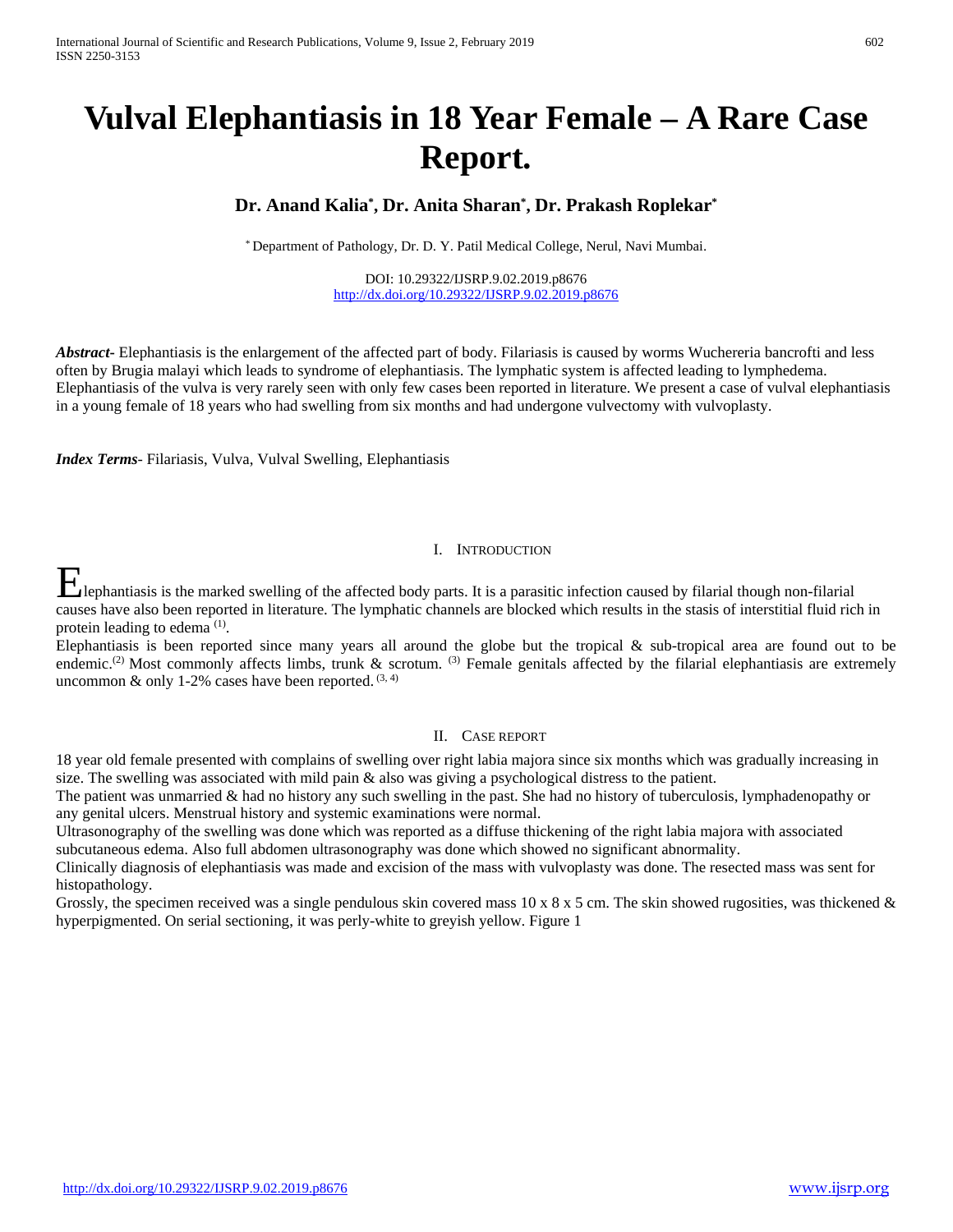

Microscopically, the overlying skin showed hyperkeratosis & irregular acanthosis with elongation of rete ridges. Sub-epithelium showed fibrosis & collagenization with plenty of inflammatory cells comprising of lymphocytes, plasma cells & polymorphs. Many lymphoid aggregates were also noted. Deeper dermis also showed non-caseating granulomas. Figure 2



# III. DISCUSSION

Celsus coined the term 'elephantiasis' in  $(30BC - 50AD)$ . It was earlier called satyriasis, sarcocele or leontiasis. <sup>(3)</sup> It is found to affect people living in tropical & subtropical areas, amongst which India & Africa has the maximum number of cases reported. Also South – Asia, Pacific & American population had been seen to develop elephantiasis. (3) It has been found that in India, Bihar (17%), Kerala (15.7%) & Uttar Pradesh (14.6%) are the known to be endemic for filariasis.